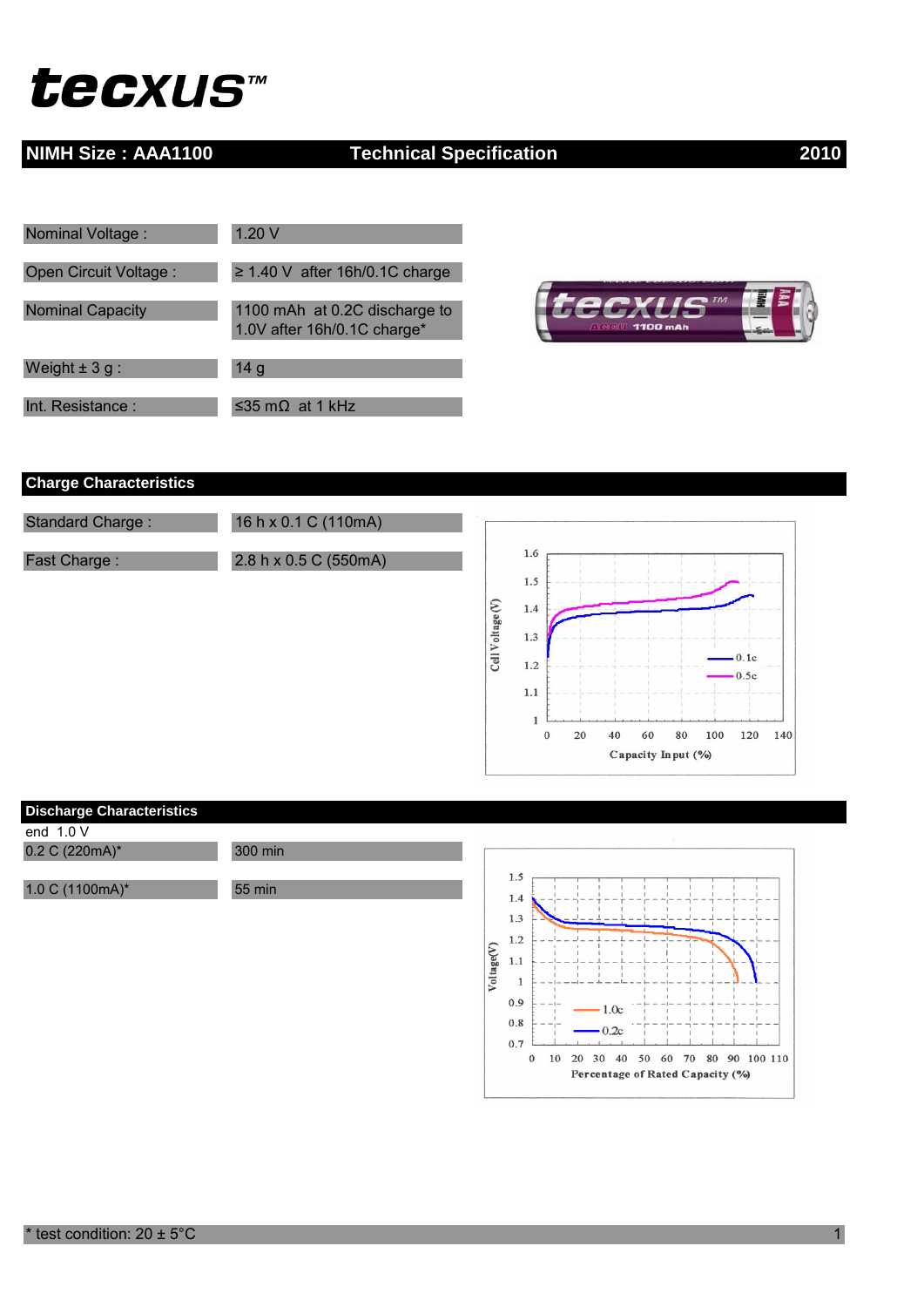## tecxus™

| <b>Performance Characteristics</b> |                      |                    |  |  |
|------------------------------------|----------------------|--------------------|--|--|
| Storage Temperature :              | min -20 $^{\circ}$ C | max $40^{\circ}$ C |  |  |
| Operating Temperature:             | min -20 $\degree$ C  | max $45^{\circ}$ C |  |  |
| Cycle life test :                  | <b>IEC</b> standard  | $> 500$ cycles     |  |  |

**Cycle life performance (IEC)**

| Cycle number | Charge              | <b>Rest</b> | <b>Discharge</b> |
|--------------|---------------------|-------------|------------------|
|              | 0.1 C / 16 h        | no          | 0.25C 2.33 h     |
| 2 to 48      | 0,25 C / 3.17 h     | no          | 0.25C / 2.33 h   |
| 49           | $0.25$ C $/$ 3.17 h | no          | 0.25 C to 1.0 V  |
| 50           | 0.1 C / 16 h        | $1-4h$      | 0.25 C to 1.0 V  |

duration less than 3 h of any 50th cycle The endurance test is considered complete when two such seccessive cycles give a discharge

| <b>Safety Performance</b> |                                                                                                          |                                             |
|---------------------------|----------------------------------------------------------------------------------------------------------|---------------------------------------------|
| Drop test                 | Drop to an concrete floor from a height of 75 cm<br>4 times after fully charge and discharge             | No machanical and<br>electrical abnormality |
| Short-circuit             | Short-circuit for 2 hours with 0.75qmm wire<br>after fully charge and discharge                          | No explosion                                |
| Overcharge test 1         | Charge 0.1C / 16h, charge 0.1C / 48h<br>rest 1h, discharge 0.1C to 1.0V                                  | Discharge time should be<br>> 5h            |
| Overcharge test 2         | Charge 1.0C (-dV:5mV), rest 10 min, charge 1.7A<br>$(-dV:5mV)$ rest 10 min, charge 1.0C $(-dV:5mV)$      | No leakage should<br>occure                 |
| Drop-overcharge           | Discharge 1.0C to 1.0 V, discharge 0.2C to 1.0 V, drop to<br>an concrete floor 3 times, charge 1.0C / 5h | No explosion                                |
| Drop short-circuit        | Charge 0.1C / 16h, drop to an concrete floor<br>3 times, short-circuit for 2 hours with 0,75qmm wire     | No explosion                                |